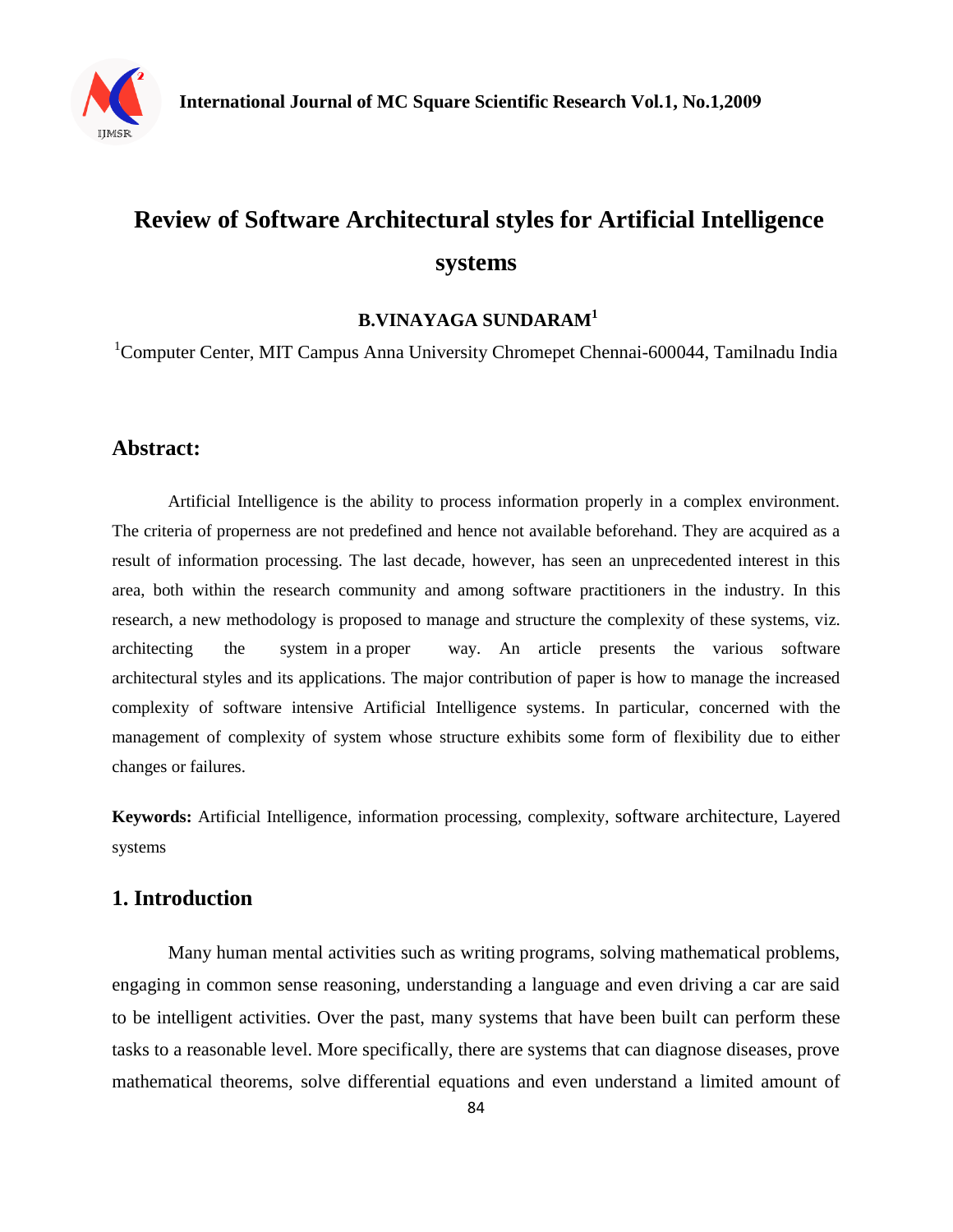

human speech also. Such systems are said to possess some degree of intelligence. In the context of biology, intelligence connects perception of the environment to actions that are necessary for the goals of life. Intelligence is the computation in the service of life, just as metabolism is chemistry of life. Intelligence does not imply perfect understanding and every intelligent being has a limited perception, memory and computational capability. AI seeks to understand the computations required for intelligent behavior and to build computer systems that exhibit some degree of intelligence. In practical terms, AI means ability to automatically perform activities that require human operators. An AI system should also exhibit the following features:

(i) It should have the flexibility in dealing with variability in the environment in an appropriate manner.

- (ii) It should have more autonomy and less human intervention or monitoring.
- (iii) It should understand what the user wants from limited instructions.
- (iv) It should improve its performance by learning from experience.

The definition according to Hideyuki Nakashima (Nakashima 1999), for Intelligence is as follows:"Intelligence is the ability to process information properly in a complex environment. The criteria of properness are not predefined and hence not available beforehand. They are acquired as a result of information processing".The key concept is that the properness of the information is not predetermined. The essence of intelligence lies in symbolic processing. Even though human intelligence is unlikely to consist solely of symbolic processing, still it relies on symbols. AI can be included as a sub-field of information processing, but with a major crucial difference. In information processing complete processing is presupposed whereas in AI it is neither presupposed nor even possible. The essence of intelligence lies in the method of processing complex information as little as necessitated by the environment. That is a small portion of the complex information is sufficient to process it adequately. Stuart Russell (Russell 1995) defines AI as the study of bounded optimality, or the ability of the system to generate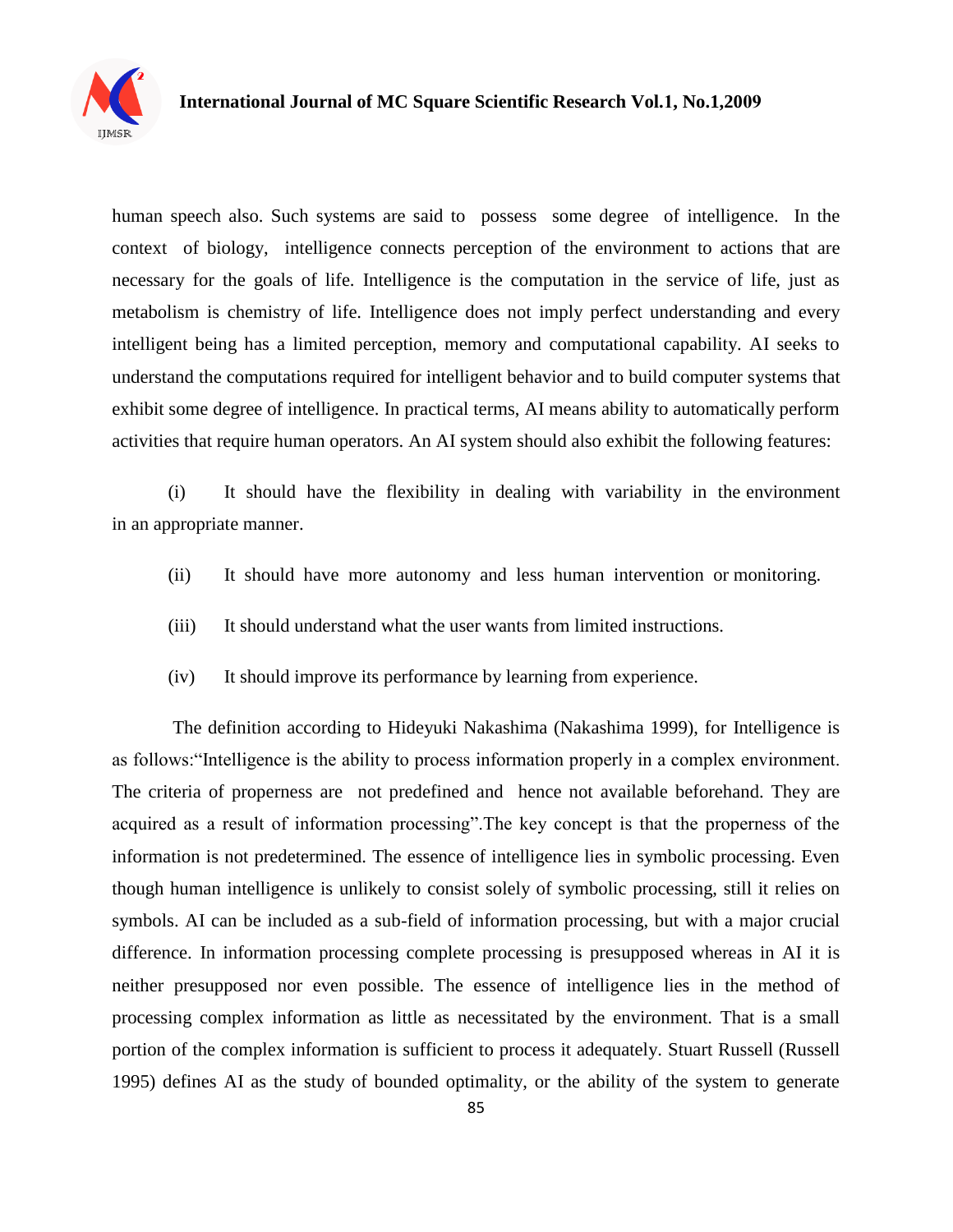

maximally successful behavior given the available information and computational resources. One of the important approaches in complex information processing in AI is heuristics. The term heuristics refers to a method that succeeds in normal cases but is not guaranteed to do so. This term can be synonymously used with ad-hoc method. Heuristics is one of the central and essential aspects of AI.

#### **2. SYSTEMS AND AI**

In the previous section, it is stated that AI is the study of complex information processing. Simple systems are not intelligent, but conversely, being complex is by no means a sufficient condition for intelligence. A complex system is usually composed of many elements, which interact with one another. The complexity of the system is proportional to various factors such as the number of elements, the number of interactions in the system, and the complexities of the elements and their interactions. In naturally complex systems, every element is also complex in nature. The global behavior of the system arises from the interactions of these elements of the system. In this sense, we can say that a complex system is more than the sum of its parts. A complex system has properties not present in its parts. These properties are called emergent. They emerge from the interactions of the components of the system. These are specialized components together with logic-based languages that can express propositions and speech acts about these propositions (Sowa 2002). There are no efficient methodologies for designing and maintaining complex systems. It is claimed that evolution is one of the proven methodologies to build a complex system. This may work if the aim is to exhibit complex behavior. However, the primary goal is to design and implement an intelligent system. The question of building an intelligent system by evolution can be answered in two ways. Firstly, it is possible to build an intelligent system provided sufficient time is given. Secondly, it takes to long to be practical. Hence, we need a design methodology for building AI systems, which are large and complex in a quicker way. In this research, a new methodology is proposed to manage and structure the complexity of these systems, viz. architecting the system in a proper way. In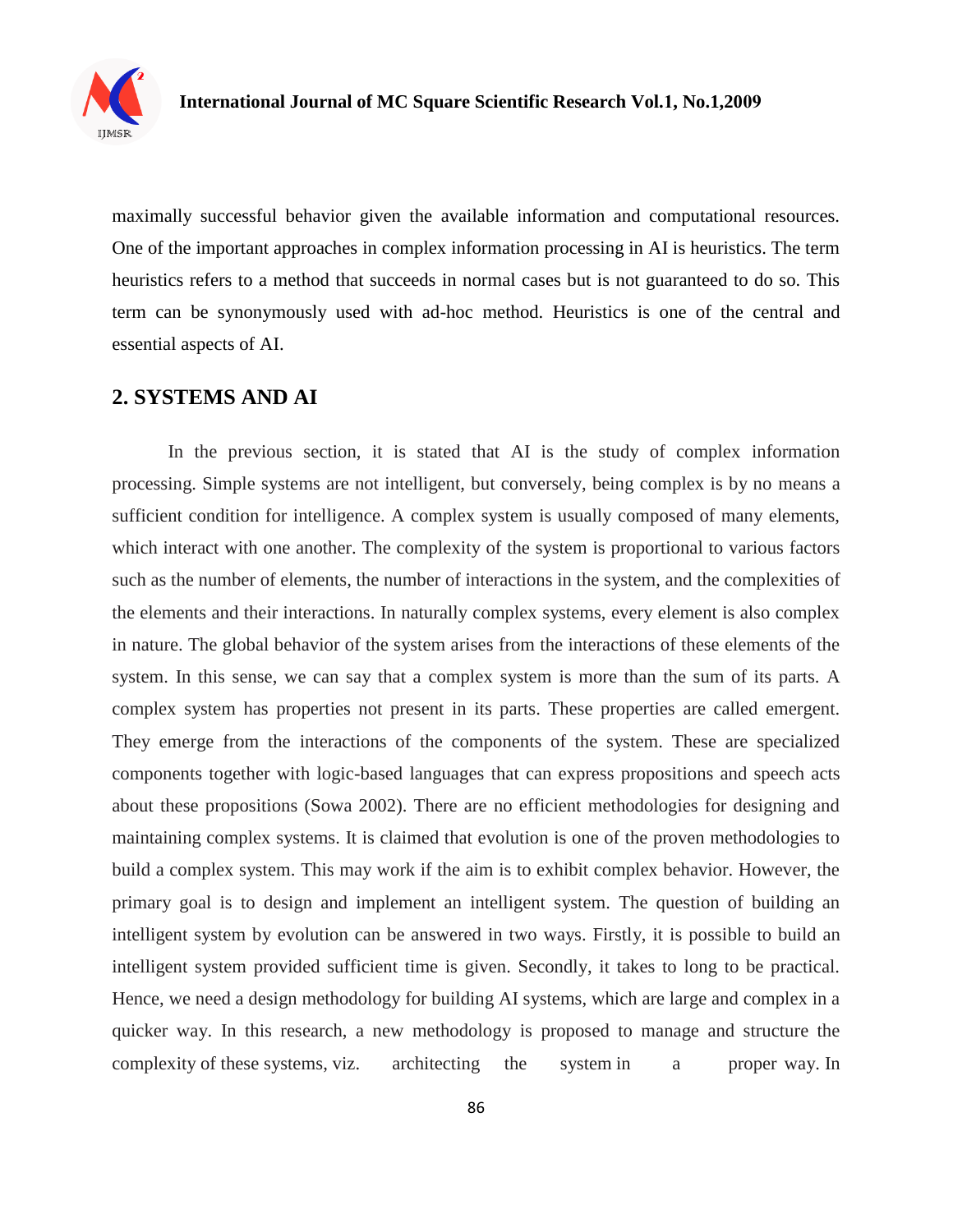

the proposed method, hybrid-layered software architecture for AI system is designed and implemented to manage and structure the complexity.

#### **3. Software Architecture**

The structure and organization of software systems have been discussed, to a certain extent, since the late 1960s. A well-known example from the early literature on this topic is an influential and popular article by Parnas (1972). The last decade, however, has seen an unprecedented interest in this area, both within the research community and among software practitioners in the industry. In one of the papers in the literature of software architecture (Perry et al 1992), it has been claimed that software design, while receiving much attention in the 1970s, was largely overlooked during the 1980s. This paper uses the term software architecture instead of design to evoke notions of a professional discipline and to make analogies with other fields, such as construction engineering and computer architecture. Software architecture of a system describes the structure, organization of components/ modules and their interactions not only to satisfy the systems" functional and non-functional requirements but also to provide conceptual integrity to the overall system structure.

Software architecture is concerned with the structure of large software intensive systems (David Garlan 2000). The architectural view is an abstract view that separates the details of implementation, algorithm and data representation and concentrates on behavioral aspects and interaction among the various components. In other words, the software architecture is a highlevel design specification of the system, which provides an abstract description of the system by exposing certain properties and hiding others (Rikard Land 2002).

Hence, the software architecture plays an important function with respect to following aspects in the development of large software intensive systems: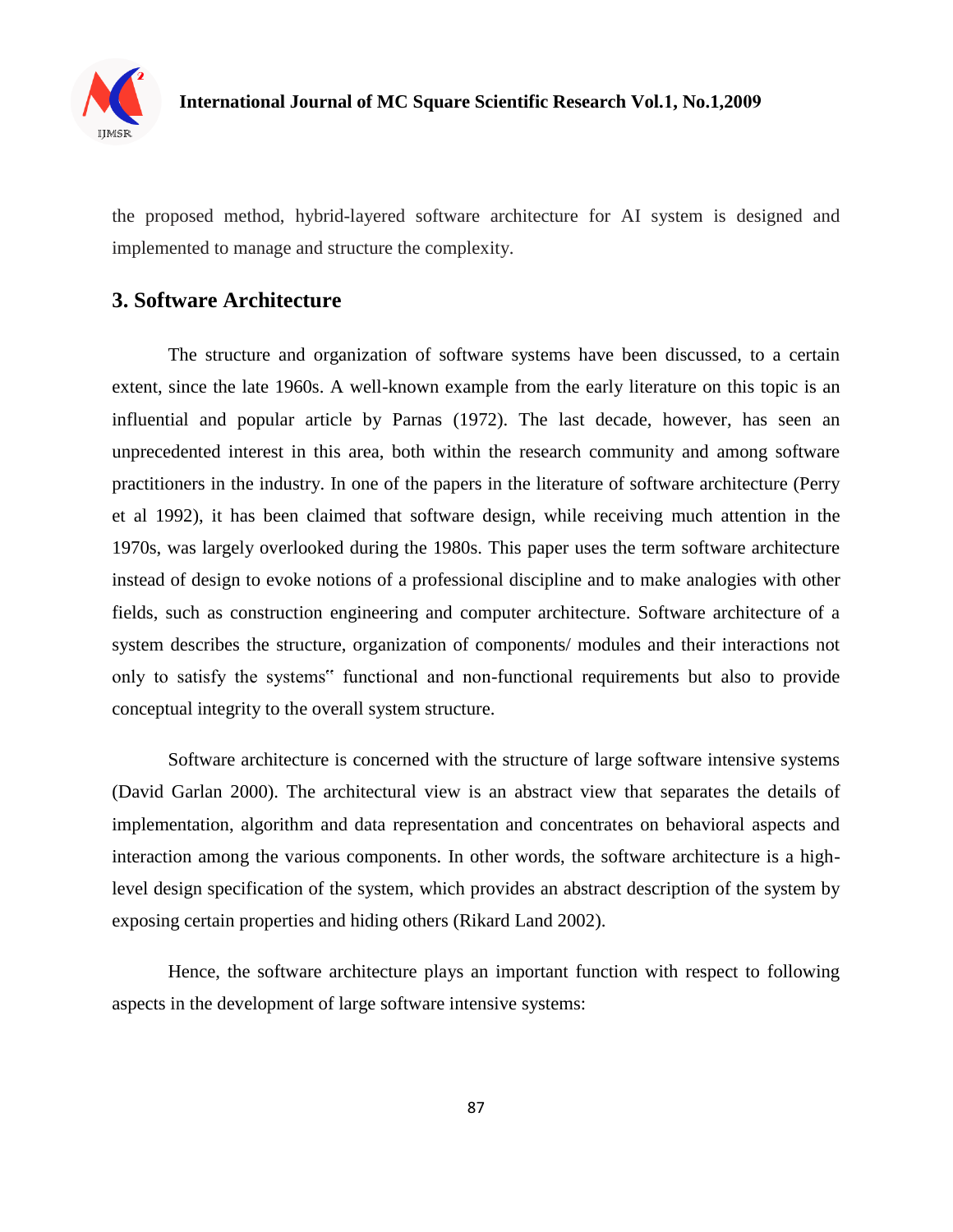

(i) Understandability: It helps to understand a large system by the appropriate level of abstraction. It also exposes the high-level design constraints, thereby providing a way for making architectural decisions.

(ii) Reusability: Architectural designs support the reuse of large components and provide framework into which components can be integrated.

(iii) Construction: An architectural description provides a blue print for the development of a system indicating the major components and the relationships amongst them.

(iv) Evolution: The architectural description of a system separates the functionality from implementation, thereby permitting us to manage the concerns regarding performance, reusability and prototyping in an easy way.

(v) Analysis: The architectural description provides a new attribute for analyzing the system with respect to quality, performance, dependency etc,. Moreover, analysis of architectures built with different styles can also be made to arrive at good architectural design decisions (Hasan Reza et al 2005).

(vi) Management: Successful development of software addressing specific application depends on critical selection, analysis and evaluation of software architecture.

# **4. Definitions Of Software Architecture**

qThe recent interest in the field has resulted in variety of definitions for software architecture. This section presents and discusses some of the most influential of these definitions. Perry and Wolf (1992) presents the following model of software architecture:

Software Architecture  $=$  {Elements, Form, Rationale}.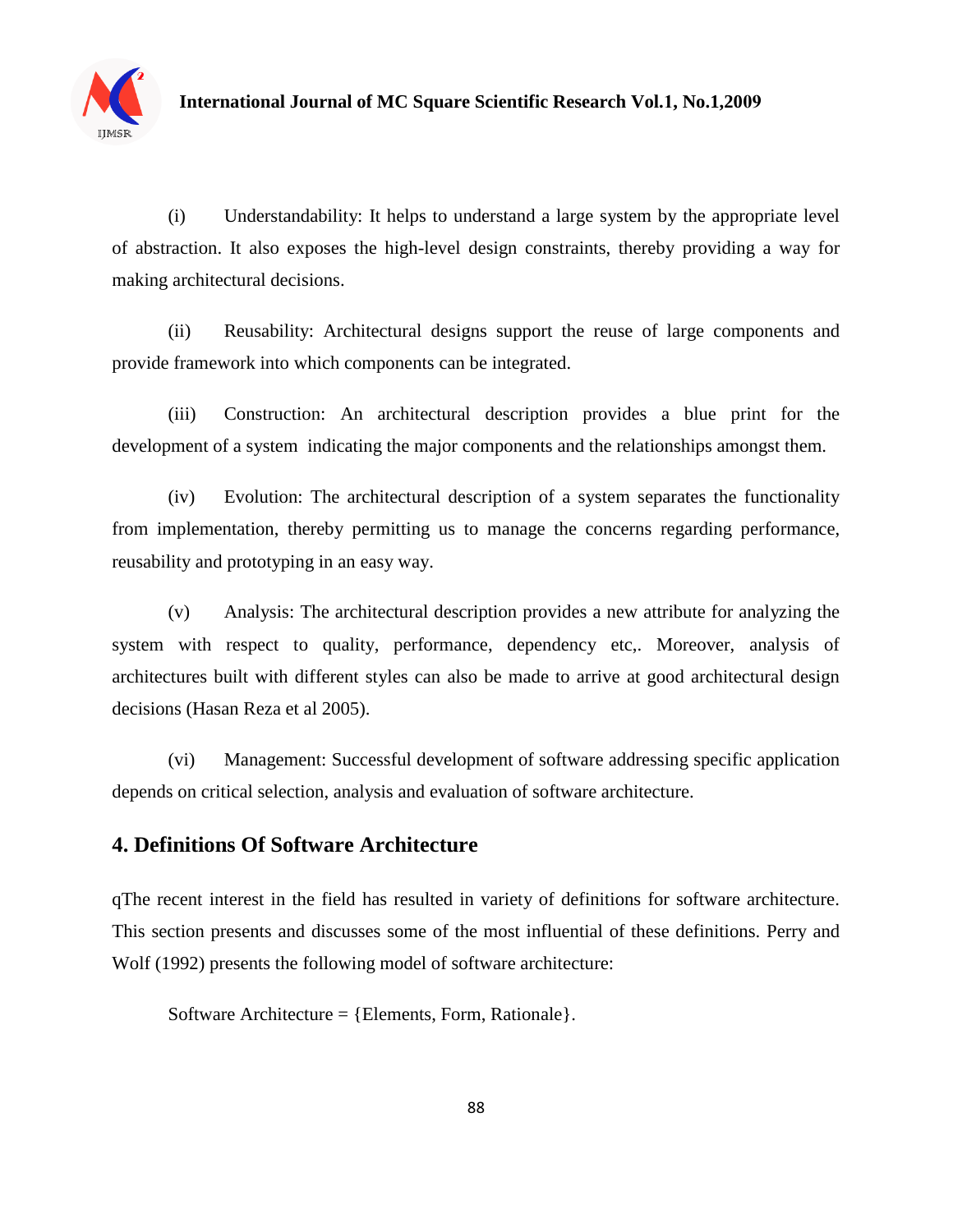

The elements of architecture can be processing elements, data elements, or connecting elements (which may themselves be processing elements or data elements or both). The form specifies constraints on elements and their interactions among each other. The rationale provides motivations on the choice of elements and the form. Although, nobody seems to question the value of documenting the rationale for software architecture, more recent definitions tend to view rationale as not being part of the architecture itself. In the first book on the topic (Shaw et al 1996), the software architecture of system is defined, as a collection of computational components–or simply components–together with a description of the interactions among these components–the connectors. This definition inspired the practitioners and tends to represent software architectures informally in the form of box and line diagrams. For such diagrams to be useful for others than their creators, it is important that the meanings of both the boxes (components) and the lines (connectors) are described.

The terminology and definitions of Shaw and Garlan (1995) have become widely adopted within the field. It has also been somewhat criticized, however, for instance in a book by staff members from the Software Engineering Institute (SEI) (Bass et al 2003) The authors argue that the term connector is inappropriate since it indicates a run-time mechanism, while software architecture also covers structures that are not observable at run-time. In the second edition of the book, the term component is also avoided since it has become so closely associated with the topic of component-based software engineering, wherein components are usually viewed as runtime entities. The latest edition of the SEI book uses the following working definition:

"The software architecture of a program or computing system is the structure or structures of the system, which comprise software elements, the externally visible properties of those elements, and the inter relationships among them".This definition has some interesting aspects. The notion that a system may have multiple structures is closely related to the concept of architectural views, which is now widely accepted by the research community and in industry.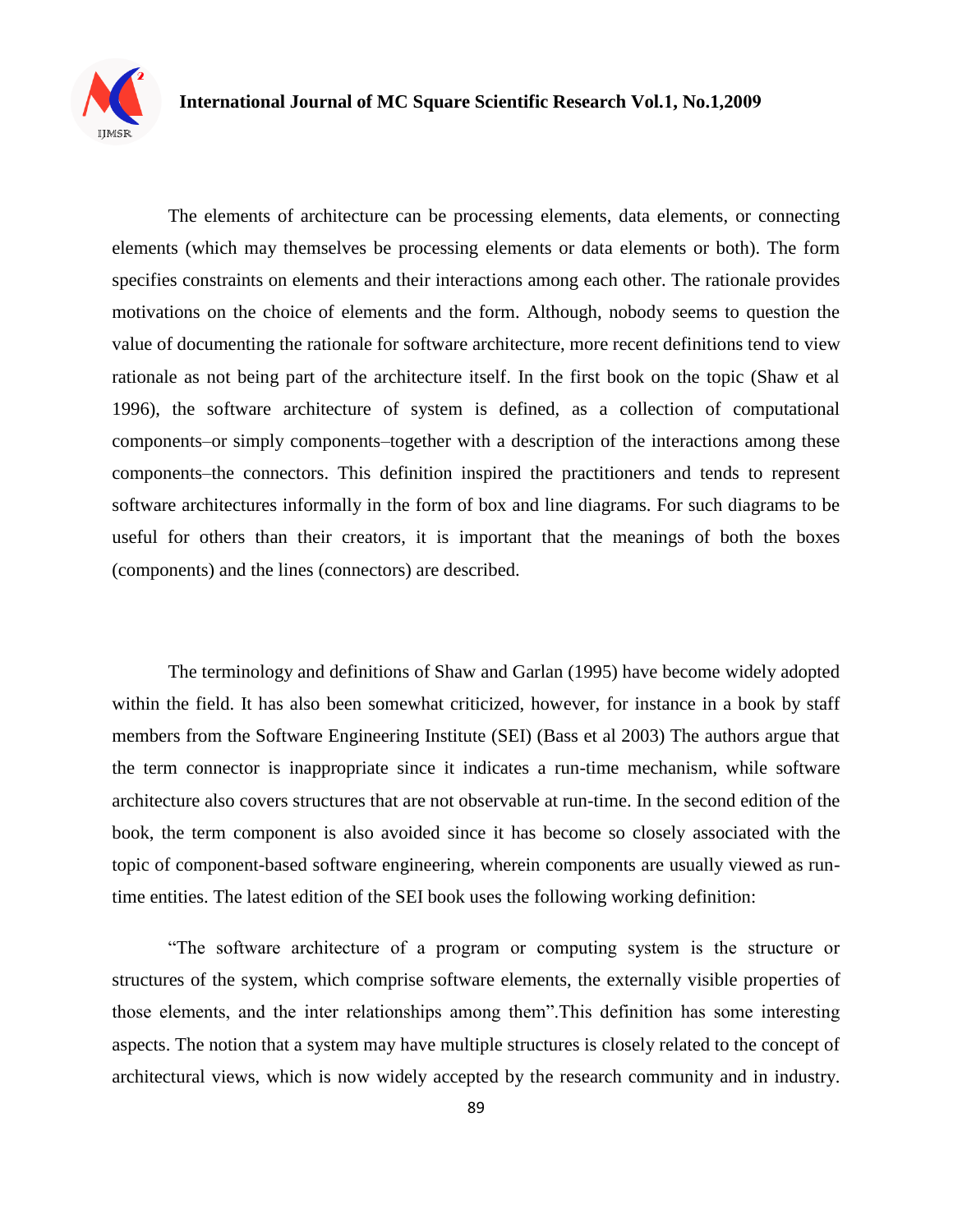

The definition further, states that architecture includes the externally visible properties of components, implying that other component properties are not part of the architecture. Finally, a recommended practice for architectural documentation from the Institute of Electrical and Electronics Engineers (IEEE 2003) defines architecture as:

"The fundamental organization of a system embodied in its components, their relationships to each other, and to the environment, and the principles guiding its design and evolution".

The main focus of this definition is its mention of the system"s environment. This is also an example of a process-oriented definition that includes design and evolution principles. As is the case with rationale, the majority of the literature seems to consider such principles to be important but distinct from the architecture itself.

## **5. Architectural Design**

It was described earlier how Perry and Wolf (1992) selected to use the term software architecture instead of the more traditional term software design. The question still arises, however, as to the precise relationship between architecture and design. A more general view which is expressed in the literature by the most popular work by Clements et al 2002 as 'architecture is design, but not all design is architecture'. In other words, a system"s software architecture comprises some, but not all, the decisions made in the design of the system. The definitions presented in the previous section do, to varying degrees, specify which types of design decisions architecture should include. It can generally be said that software architecture is concerned with high-level design decisions that are made at an early stage of the design process. The term architectural design is often used to characterize structural issues concerned during the process such as: global control structures; the protocols for communication, synchronization, and data access; the assignment of functionality to design elements; the composition of design elements; physical distribution; scaling and performance; dimensions of evolution; and selection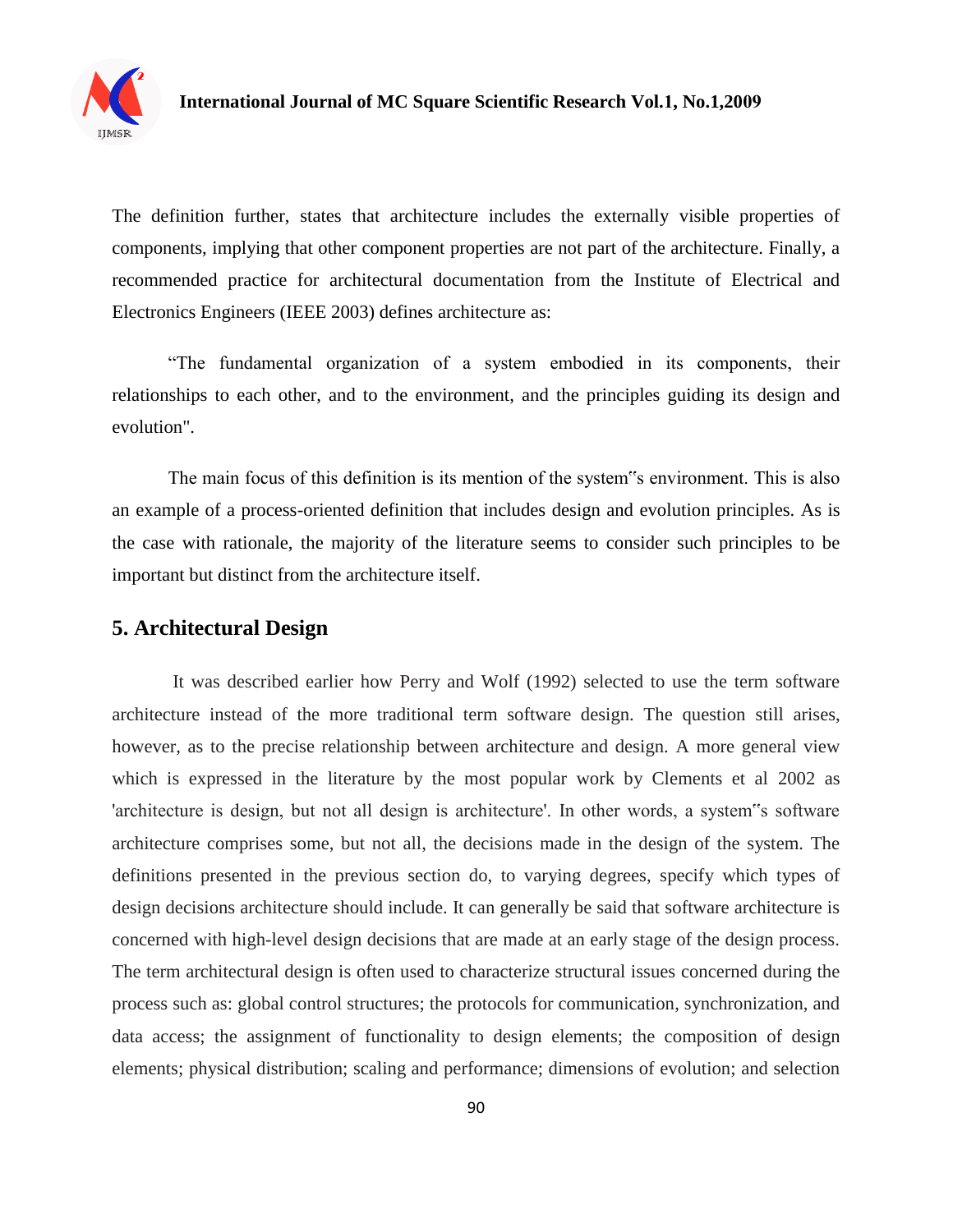

among design alternatives from design solution space (Ince et al 1998). The SEI book (Bass 2003) presents guidelines for making architectural decisions that help to ensure a system"s quality properties. Decisions that target particular properties are called architectural tactics. For example, fault-tolerance is an availability tactic and information hiding is a modifiability tactic. A set of related tactics is called an architectural strategy. Bosch (2000) suggests a method of architectural design wherein an initial architecture is designed based on the system"s functional requirements. The architecture is then evaluated against the non-functional requirements for the system and transformed if necessary(LawrenceChung et al 1999). Various architecture analysis methods are proposed (Liliana Dobrica e al 2002). This process of evaluation and transformation is applied iteratively until the architecture is believed to meet all functional and non-functional requirements. An approach developed by Siemens Corporate Research (Hofmeister et al 2000) focuses on identifying factors that influence architectural issues, which are classified into technical, organizational, and product factors. Based on analyses of these factors, strategies are determined to resolve the issues. The early design of a system"s architecture is also a central concept in the Rational Unified Process (Kruchten 2000). In this influential process model, a stable architecture is the main milestone of the elaboration phase, which precedes the laborintensive construction phase. In all engineering disciplines, successful solutions to past problems are often used as models when new problems are to be solved. This is also true for software architecture, where architects have primarily drawn on their own experiences or that of their development organizations. The research community has realized the benefit of having a collection of well-documented prototype solutions.

The term architectural style is used to denote such a prototype solution. This term have also been used by Shaw and Garlan (1996). Drawing on their definitions of software architecture, the following definition of architectural style is given below:

• **Pipes and filters:** The components in this style are called filters and each has a set of inputs and a set of outputs. The outputs of a filter can be attached to inputs of other filters via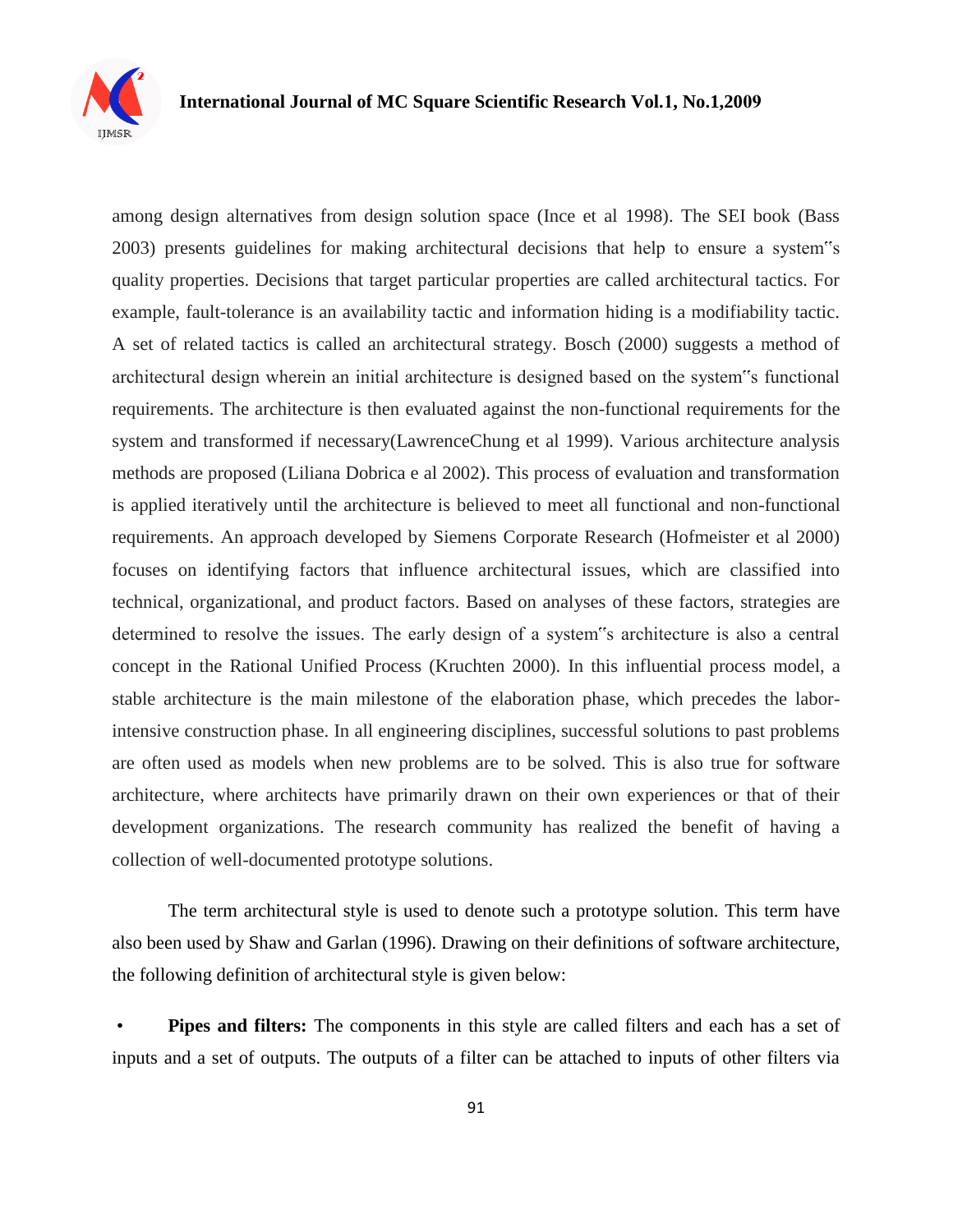

simple connectors called pipes as shown in Figure 1.1. Typically, the filters transform streams of input data to streams of output data in an incremental fashion. An important constraint is that filters should be independent in the sense that they do not share state and each filter is unaware of the identities of the other filters it is connected to.



Figure 1.1 Pipe and filter architecture

Layered systems: The components in this style are called layers and are commonly thought of as being stacked on top of each other as illustrated in Figure 1.2. Each layer provides services to the layer above it and is a client of the layer below it. The connectors are defined by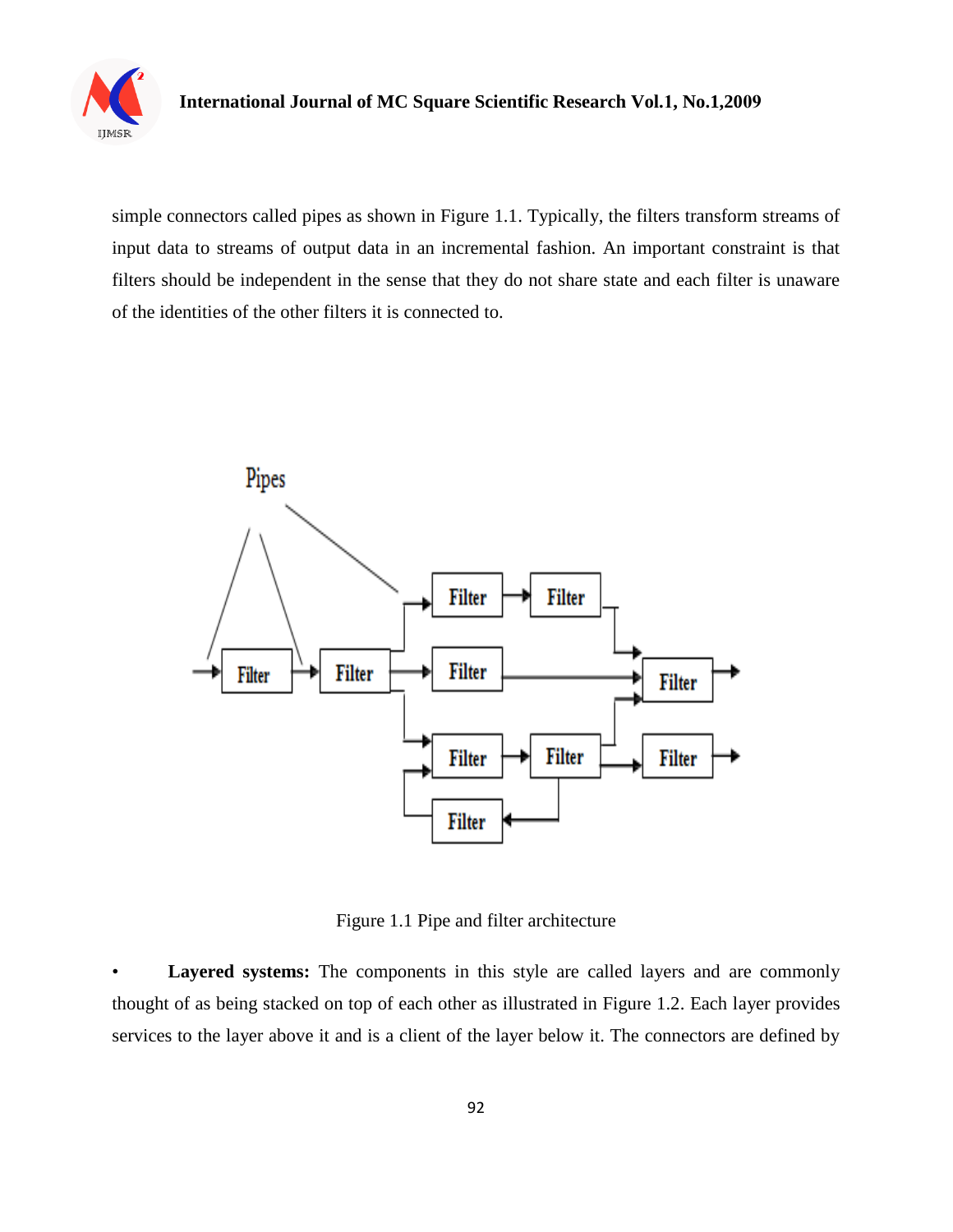

the protocols used between the layers. A variation of the style is systems where a layer may use the services provided by all lower layers.



Figure 1.2 Layered architecture

• **Data centered architectures:** In this style, there are two distinct types of components: a central data store that represents the state of the system and a set of independent components that operate on the data store as depicted in Figure 1.3. An interesting sub-style is systems where computation is entirely controlled by the state of the data store and the independent components react to changes to this state in an opportunistic fashion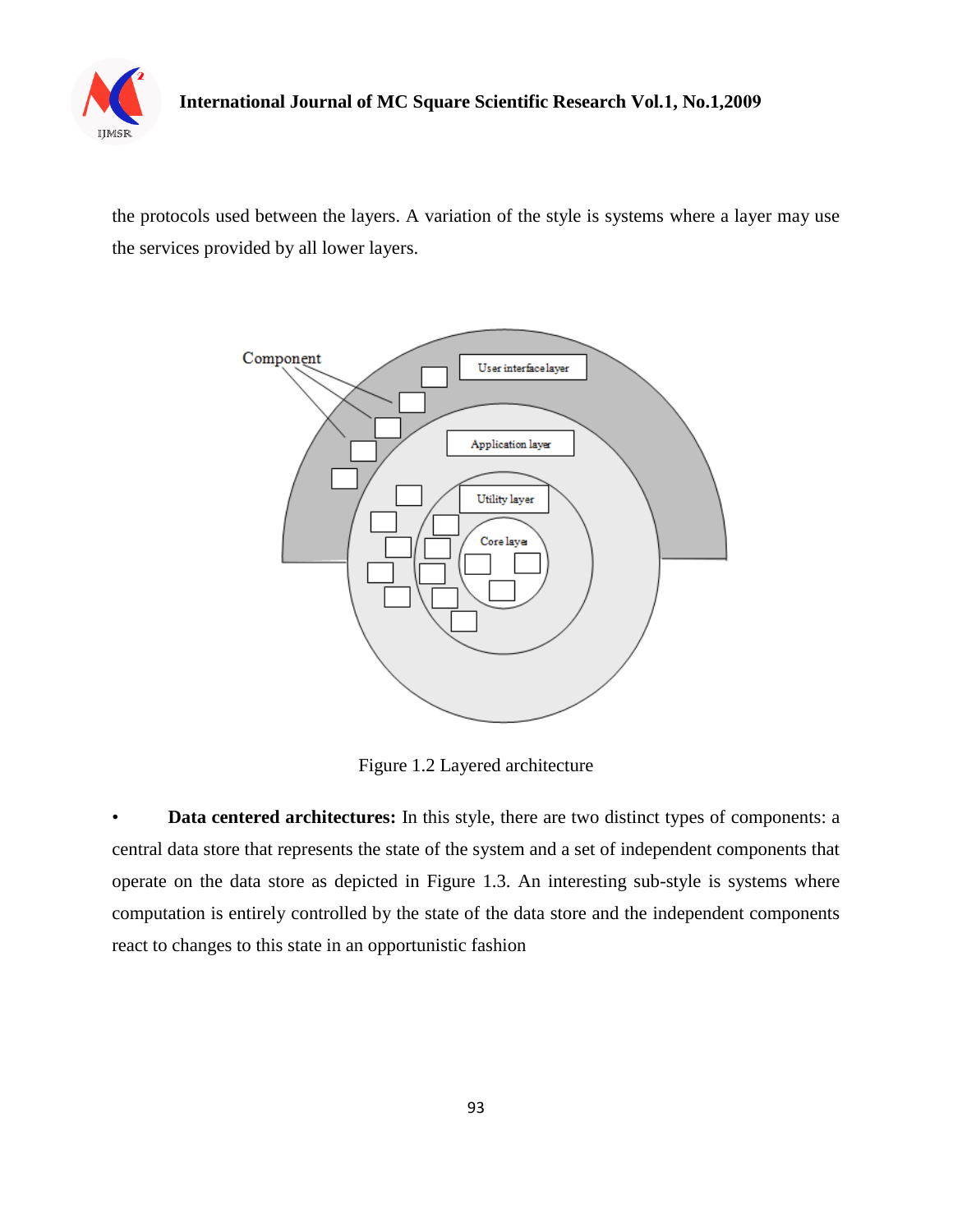



Figure 1.3 Data centered architecture

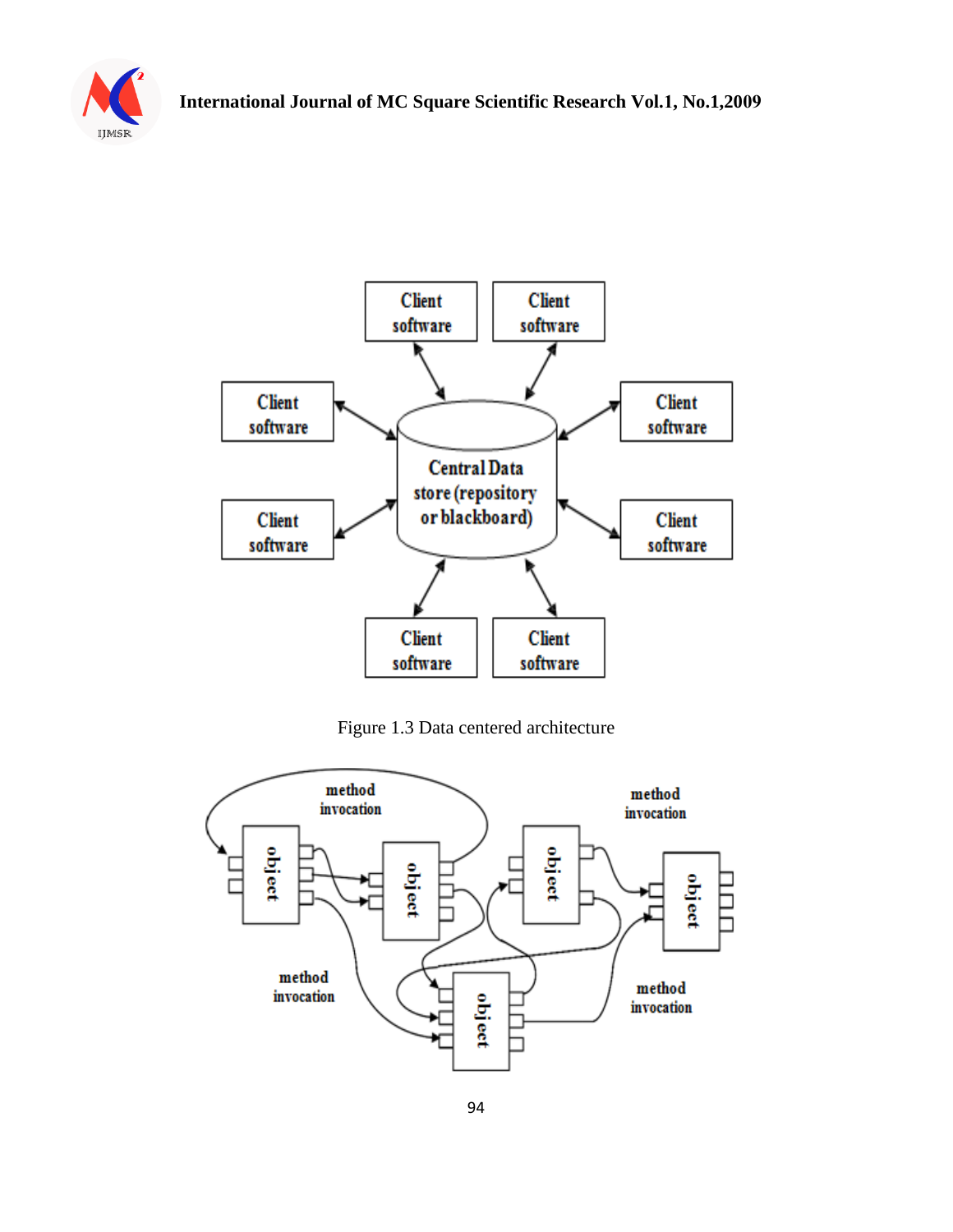

#### Figure 1.4 Object oriented architecture

Surjati Typically, the sets of components and connectors are dynamic, since objects can create and delete other objects and object references can be passed as parameters to operations.

• **Event-based systems**: The components in this style have interfaces that provide both operations and events. A component"s operations may be invoked directly by other components as in object-oriented systems as illustrated in Figure 1.5. In addition, a component may register an interest in an event that another component provides by associating one of its own operations with it. When the second component subsequently announces the event, the registered operation is invoked, along with any operations that other components have registered. Thus, there are two distinct types of connectors in this style. A valuable property of these and other common styles is that the consequences of using them as the basis for a system"s software architecture are fairly well understood. The pipes and filters style, for instance, results in systems of highly independent components, where filters can suitably be developed and tested separately and possibly reused in different configurations. A possible disadvantage is that all filters have to comply with the data format required by the pipes, which may not be optimally suited for their computation and result in loss of performance and increased internal complexity.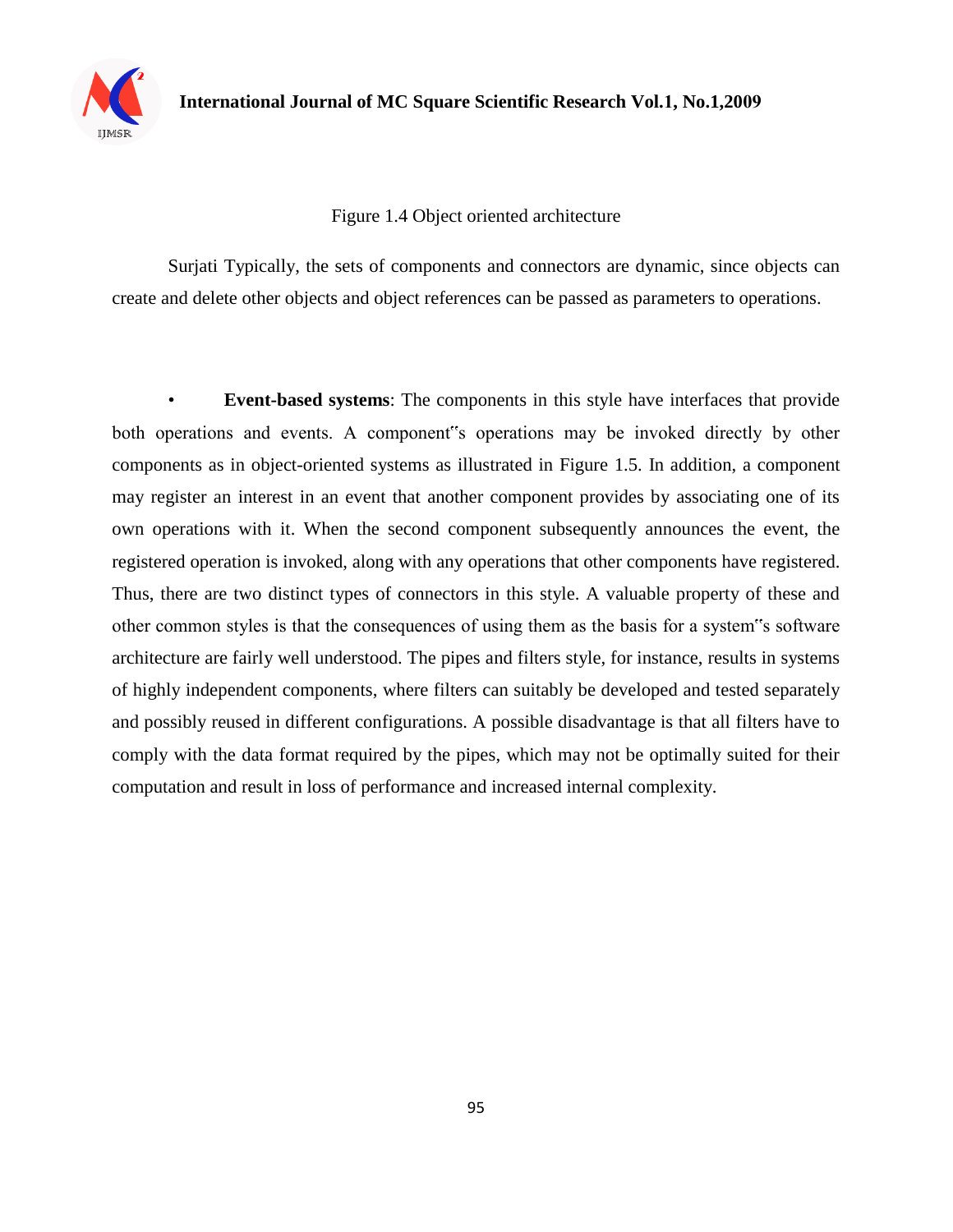



Figure 1.5 Event based architecture

An advantage of object-oriented systems is that algorithms and data representation are encapsulated such that it can be maintained locally. On the other hand, system wide modifications, such as adding new objects, can be difficult since objects need to know the identity of other objects in order to invoke their operations. Event-based systems represent a possible solution to this problem, although the components are not as independent as in the pipes and filters style. A common approach in practice is that systems can incorporate several architectural styles. For instance, a system may have components and connectors that match the types defined by several styles. An example is a layered event-based system where each layer provides both operations and events to the layer(s) above it. Another way to combine styles is to mix different components and connectors in the same system, which is sometimes called heterogeneous architectures (Pressman 2006). For instance, a part of a system could be organized as a repository wherein one or more of the independent components exchange data with another part of the system that consists of pipes and filters. Hierarchical heterogeneity occurs when a component in a system of one style is internally organized using another style. A common example is a layer containing an object structure, which may even be reflected in the layer"s services.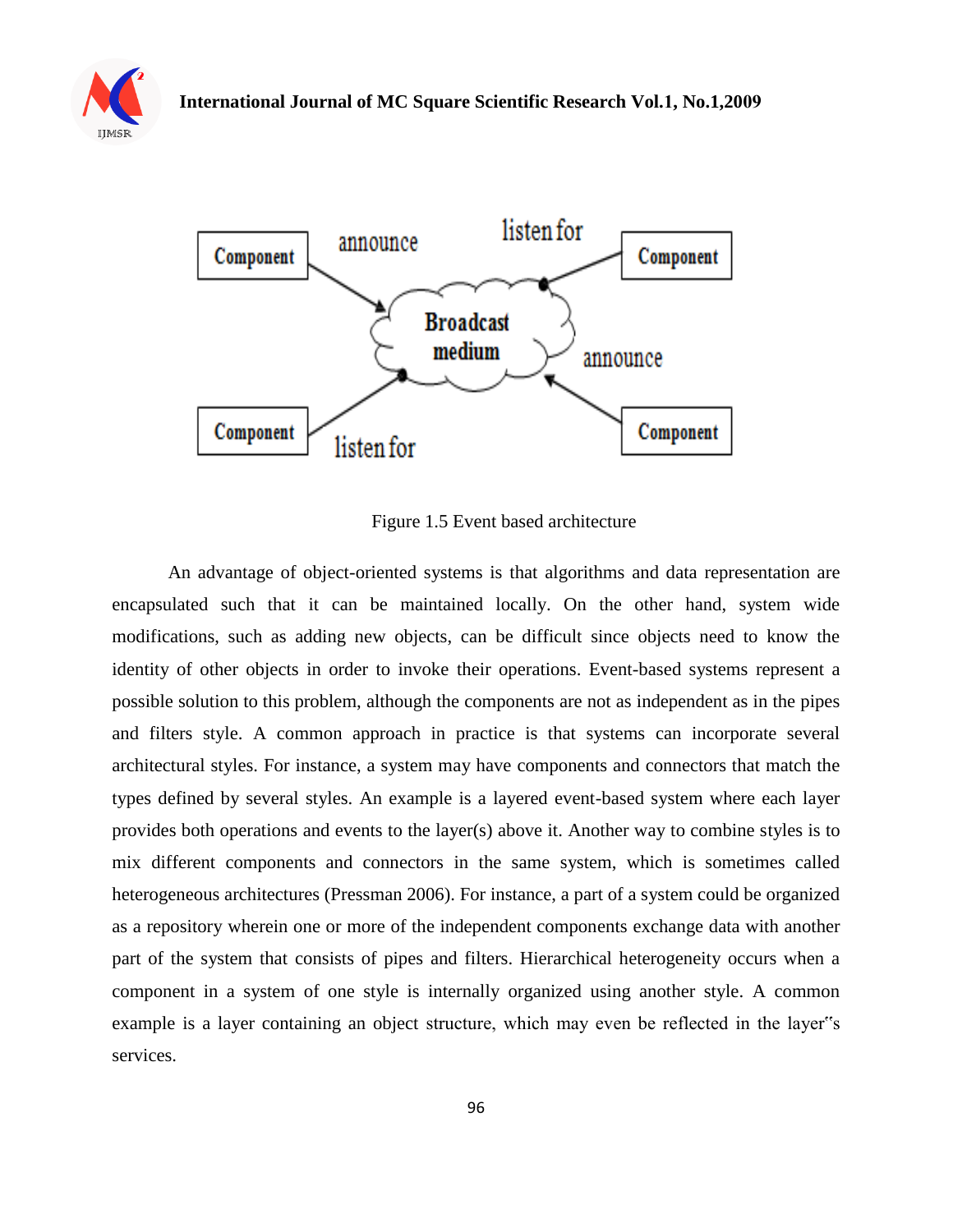

A popular approach within the software engineering community is the use of objectoriented design patterns (Gamma et al 1995). Since architecture is commonly viewed as a special case of design, it is not surprising that the patterns paradigm has also been applied to architectural design. The most comprehensive work in this area has been done by at the German company Siemens, and this approach is called pattern-oriented software architecture (Bushmann et al 1996). As with other design patterns, this effort focuses on cataloging known solutions to known problems in given contexts. This approach is similar that of identifying and documenting architectural styles, and there is now a widespread view that patterns and styles are synonymous.

#### **6. Conclusion**

This paper presents the various software architectural styles and its applications. The major contribution of this paper is how to manage the increased complexity of software intensive AI systems. In particular, concerned with the management of complexity of system whose structure exhibits some form of flexibility due to either changes or failures. The main limitation in the present method of approach on software architecture is the lack of comprehensiveness in the design and implementation of layered software architecture for AI system has been addressed in the proposed method. By comprehensive approach, we mean a component oriented architectural description with:

Detailed description of the system.

(i) Clarification of desired level of flexibility in the architecture and the relation of flexibility to application semantics.

(ii) Formalism of environment requirements.

(iii) Evaluation of the software in the architecture in terms of their functional requirements and nonfunctional requirements.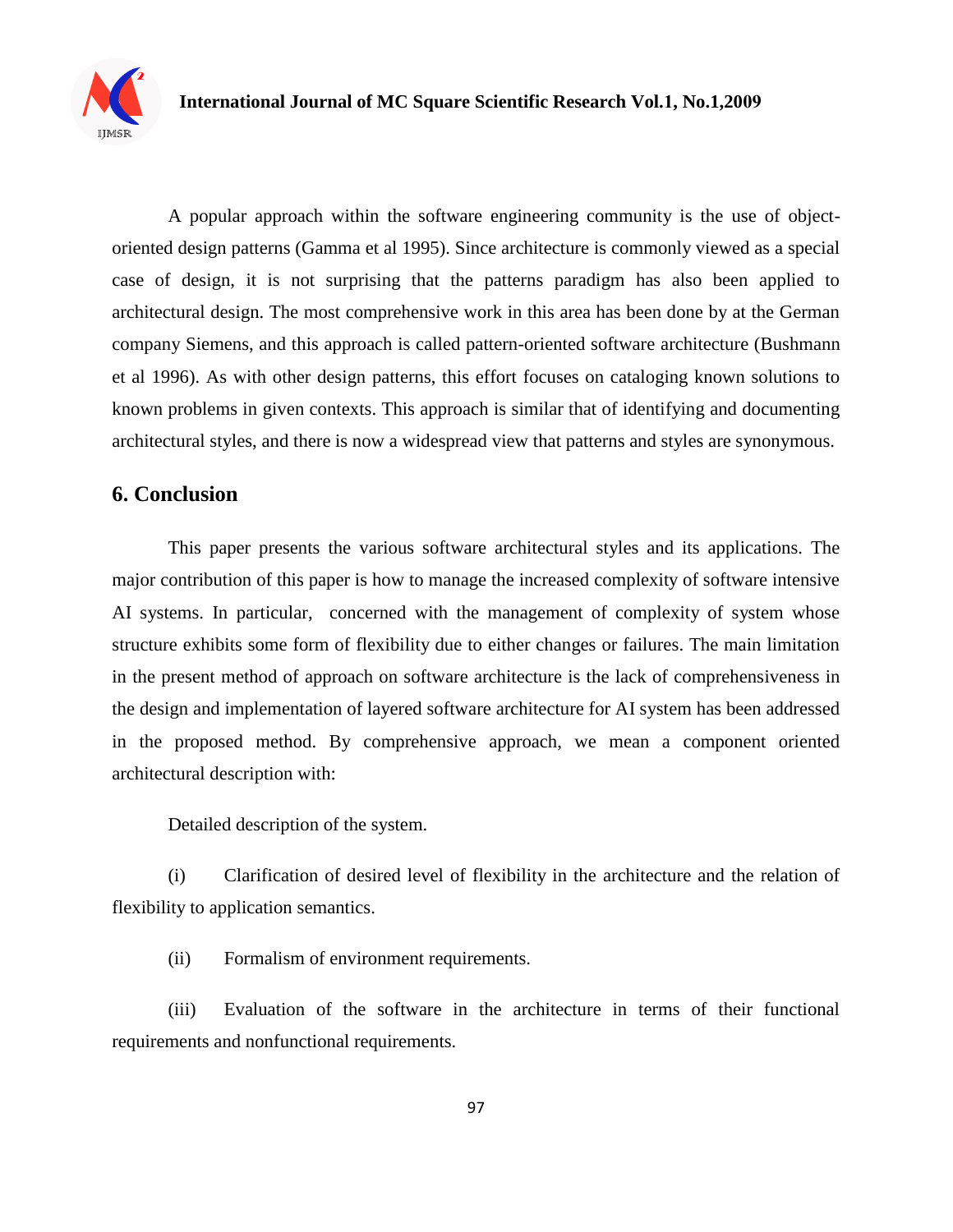

# **References**

1. Abhay Kothari and Ramani A.K. (2006), "Qualitative Assessments of Software Architectures of Configuration Management systems", Journal of Computer Science, Vol.2, No.1, pp.07-12.

2.Adnan Rawashdeh and Bassem Matalkah (2006), "A New Software Quality Model for Evaluating COTS component", Journal of Computer Science, Vol.2, No.4, pp.373-383.

3. Surjati, 3. Androutsopoulos I., Koutsias J., Chandrinos K.V. and Spyropoulos C.D. (2000), Experimental Comparison of Naive Bayesian and Keyword Based Anti-spam filtering with personal e-mail messages", Proc. of SIGIR-00, 23rd ACM International Conference on Research and Development in Information Retrieval, Athens,Greece, pp.160-167.

4. Arkin R.C. (1990), "Integrating Behavioral, Perceptual, and world knowledge in reactive navigation", Journal of Robotics and automation, Vol.6, pp.105-122 Elsevier Publishers.

5. Babloyantz A. (1986), "Molecules, Dynamics and Life. An Introduction to Self- Organization of Matter", II Edition, Wiley and Sons.

6. Bass L., Clements P. and Kazman R. (2003), "Software Architecture in Practice", II Edition, Addison-Wesley.

7. Belkin N.J. and Croft W.B. (1992), "Information Filtering and Information Retrieval: Two Sides of the Same Coin?", Communications of ACM, Vol.35, No.12, pp.29-38.

8. Surjati, 3. Androutsopoulos I., Koutsias J., Chandrinos K.V. and Spyropoulos C.D. (2000), Experimental Comparison of Naive Bayesian and Keyword Based Anti-spam filtering with personal e-mail messages", Proc. of SIGIR-00, 23rd ACM International Conference on Research and Development in Information Retrieval, Athens,Greece, pp.160-167.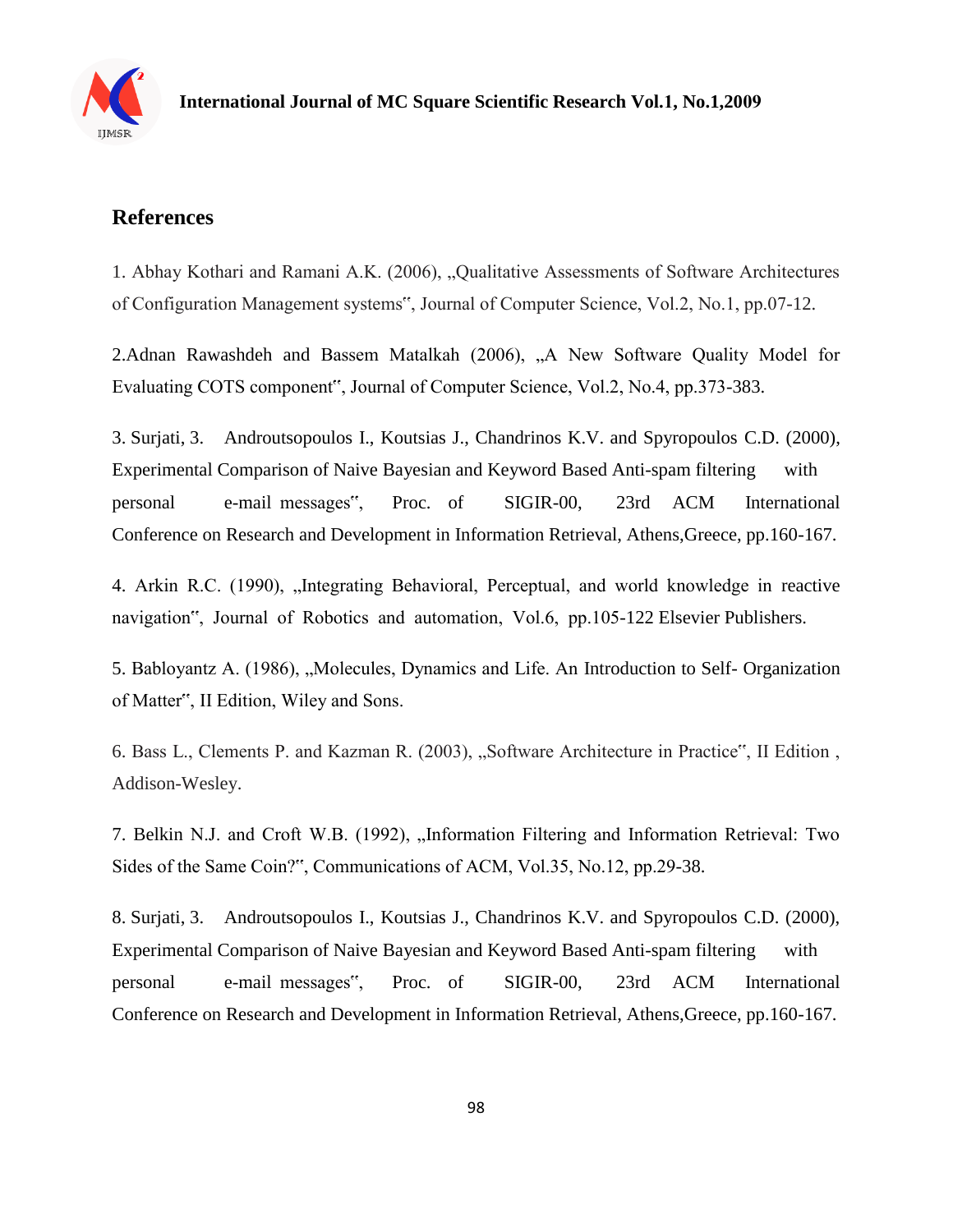

9. Bonasso R.P., Kortenkamp D., Miller D.P. and Slack M. (1996), "Experiences with an Architecture for Intelligent, Reactive Agents, Intelligent Agents", Proc. of the 1995 Workshop on Agent Theories, Architectures, and Languages (ATAL-95), Lecture Notes in Artificial Intelligence Springer-Verlag, Vol.1037, pp.187-202.

10.Booch G. (1994), "Object-Oriented Analysis and Design with Applications", II Edition, Addison-Wesley.

11. Bosch J. (2000), "Design and Use of Software Architectures", I Edition, Addison-Wesley.

12.Burmeister B. and Sundermeyer K. (1992), "Cooperative Problem-Solving Guided by Intentions and Perception", Decentralized A.I., Vol.3, pp.36-47.

13.Bushmann F., Meunier R., Rohnert H., Sommerlad P. and Stal M. (1996),Pattern-Oriented Software Architecture - A System of Patterns", I Edition, John Wiley & Sons.

14.Castelfranchi C. (1995), "Guarantees for Autonomy in Cognitive Agent Architecture, in Intelligent Agents: Theories, Architectures, and Languages", Springer-Verlag: Heidelberg, Germany, Lecture notes in Artificial Intelligence, Vol.890, pp.56-70.

15.Clements P., Bachmann F., Bass L., Garlan D., Ivers J., Little R., Nord R. and Stafford J. (2002), "Documenting Software Architectures: Views and Beyond", I Edition, Addison-Wesley.

16.David Garlan (2000), "Software Architecture: a Roadmap", In the future of Software Engineering, pp.91-101, ACM press.

17.David Ramamonjiso and Issam A. Hamid (1999), "Design and Implementation of Multi Agent for Intelligent Software", IEEE Computer society, pp.268-271.

18.Dolores Del Castillo and Jose Ignacio Serrano (2004), "A Multistrategy Approach for Digital Text Categorization from Imbalanced Documents", Sigkdd Explorations, Vol.6, No.1, pp.70-77.